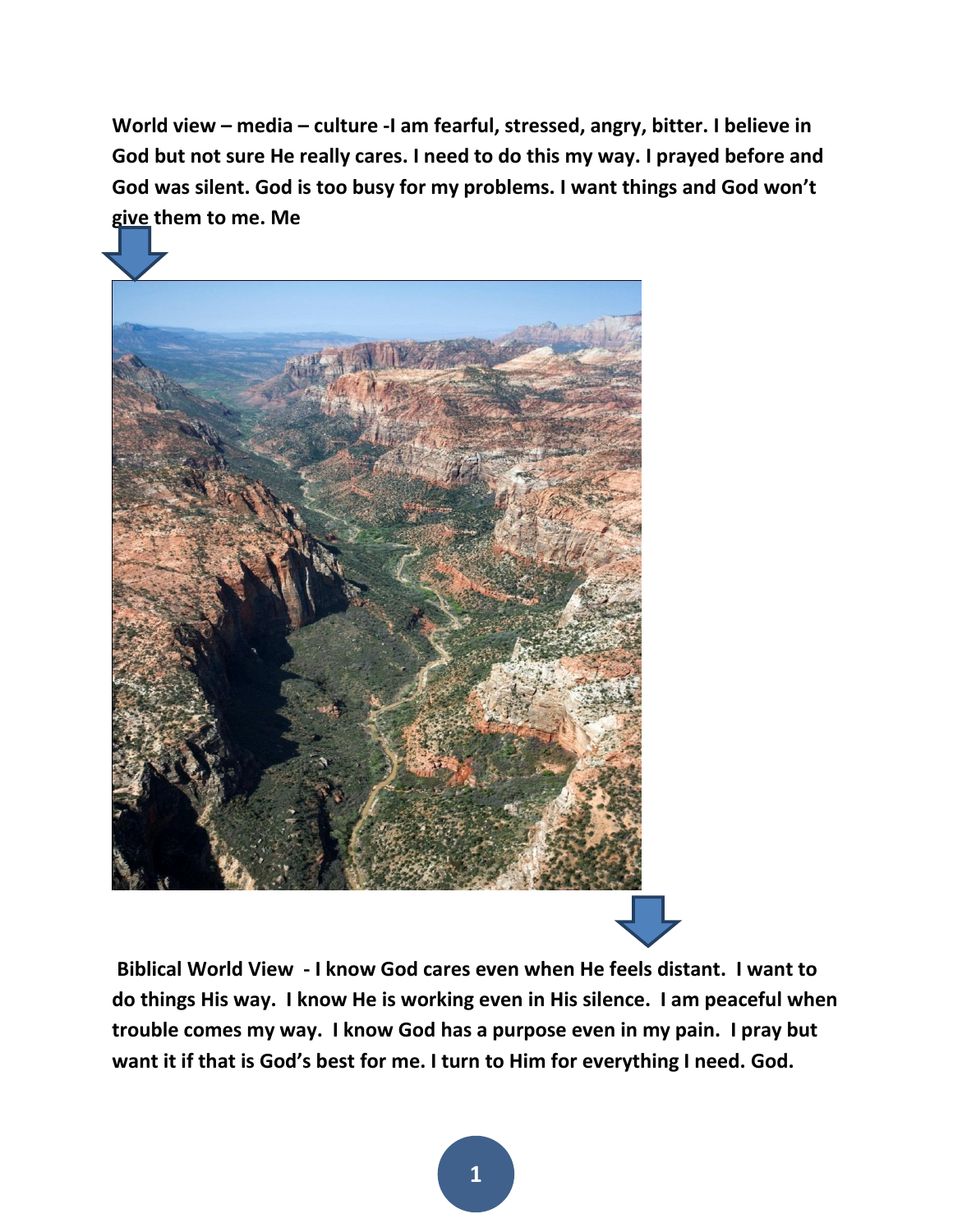**Psalm 27:1–5 (AMP)** 

**<sup>1</sup>THE LORD is my Light and my Salvation—whom shall I fear or dread? The Lord is the Refuge and Stronghold of my life—of whom shall I be afra<sup>3</sup>Though a host encamp against me, my heart shall not fear; though war arise against me, [even then] in this will I be confident.** 

**<sup>4</sup>One thing have I asked of the Lord, that will I seek, inquire for, and [insistently] require: that I may dwell in the house of the Lord [in His presence] all the days of my life, to behold and gaze upon the beauty [the sweet attractiveness and the delightful loveliness] of the Lord and to meditate, consider, and inquire in His temple.** 

**<sup>5</sup>For in the day of trouble He will hide me in His shelter; in the secret place of His tent will He hide me; He will set me high upon a rock.**

## **Psalm 31 (AMP)**

**1 IN YOU, O Lord, do I put my trust and seek refuge; let me never be put to shame or [have my hope in You] disappointed; deliver me in Your righteousness!** 

**<sup>2</sup>Bow down Your ear to me, deliver me speedily! Be my Rock of refuge, a strong Fortress to save me!** 

**<sup>3</sup>Yes, You are my Rock and my Fortress; therefore for Your name's sake lead me and guide me.** 

**<sup>4</sup>Draw me out of the net that they have laid secretly for me, for You are my Strength and my Stronghold.**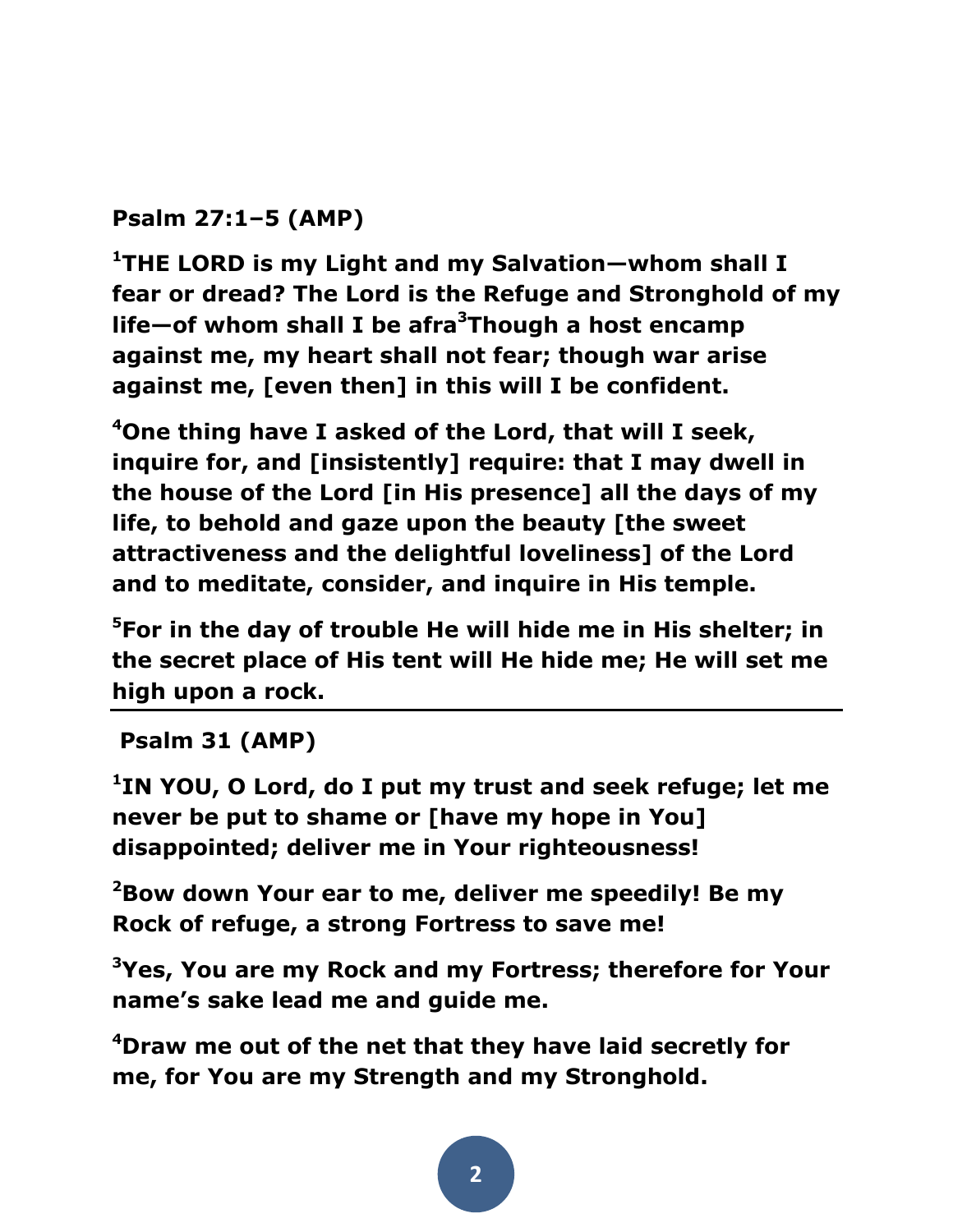**5 Into Your hands I commit my spirit; You have redeemed me, O Lord, the God of truth and faithfulness.** 

```
Psalm 31:14–15 (AMP)
```
**<sup>14</sup>But I trusted in, relied on, and was confident in You, O Lord; I said, You are my God.** 

**<sup>15</sup>My times are in Your hands; deliver me from the hands of my foes and those who pursue me and persecute me.** 

```
Luke 3:23–25 (AMP)
```
**<sup>23</sup>Jesus Himself, when He began [His ministry], was about thirty years of age, being the Son, as was supposed, of Joseph, the son of Heli,** 

**<sup>24</sup>The son of Matthat, the son of Levi, the son of Melchi, the son of Jannai, the son of Joseph,** 

**Matthew 1:2–6 (AMP)** 

**<sup>2</sup>Abraham was the father of Isaac, Isaac the father of Jacob, Jacob the father of Judah and his brothers,** 

**<sup>16</sup>Jacob the father of Joseph, the husband of Mary, of whom was born Jesus, Who is called the Christ. (the Messiah, the Anointed)** 

**\_\_\_\_\_\_\_\_\_\_\_\_\_\_\_\_\_\_\_\_\_\_\_\_\_\_\_\_\_\_\_\_\_\_**

**Luke 3:38the son of Enosh, the son of Seth, the son of Adam, the son of God.** 

**John 1:1–5 (NASB95)** 

**1 In the beginning was the Word, and the Word was with God, and the Word was God.**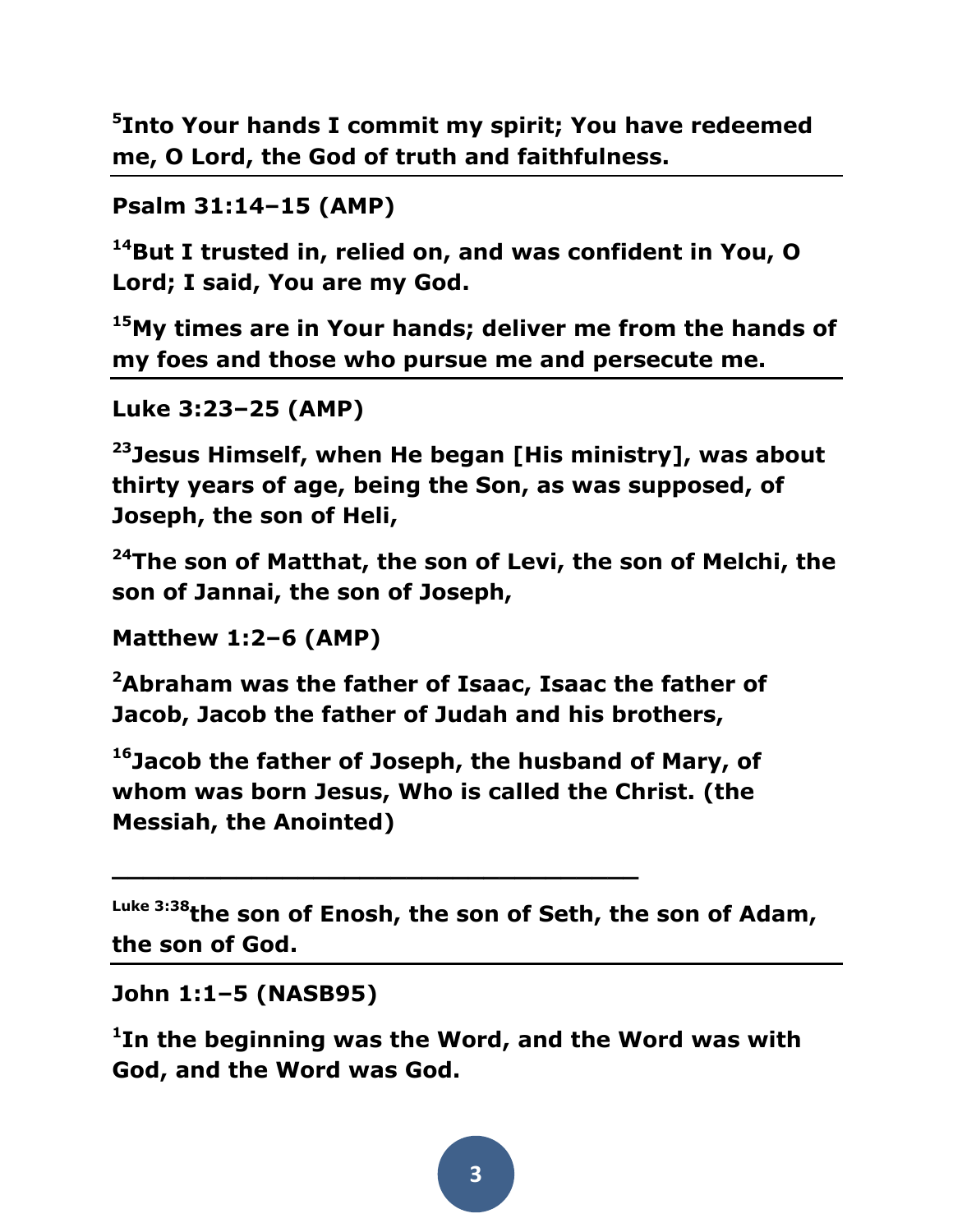**<sup>2</sup>He was in the beginning with God.** 

**<sup>3</sup>All things came into being through Him, and apart from Him nothing came into being that has come into being.** 

**John 1:14 (NASB95)** 

**<sup>14</sup>And the Word became flesh, and dwelt among us, and we saw His glory, glory as of the only begotten from the Father, full of grace and truth.** 

**Luke 3:23 <sup>23</sup>When He began His ministry, Jesus Himself was about thirty years of age, being, as was supposed, the son of Joseph, the son of Eli,** 

**Matthew 1:16 Jacob was the father of Joseph the husband of Mary, by whom Jesus was born, who is called the Messiah.**

**Luke 3:31<sup>31</sup>the son of Melea, the son of Menna, the son of Mattatha, the son of Nathan, the son of David,** 

**Matthew1:6Jesse was the father of David the king. David was the father of Solomon by Bathsheba who had been the wife of Uriah.** 

**<sup>7</sup>Solomon was the father of Rehoboam, Rehoboam the father of Abijah, and Abijah the father of Asa.**

**\_\_\_\_\_\_\_\_\_\_\_\_\_\_\_\_\_\_\_\_\_\_\_\_\_\_\_\_\_\_\_\_\_\_\_\_\_\_\_\_\_\_**